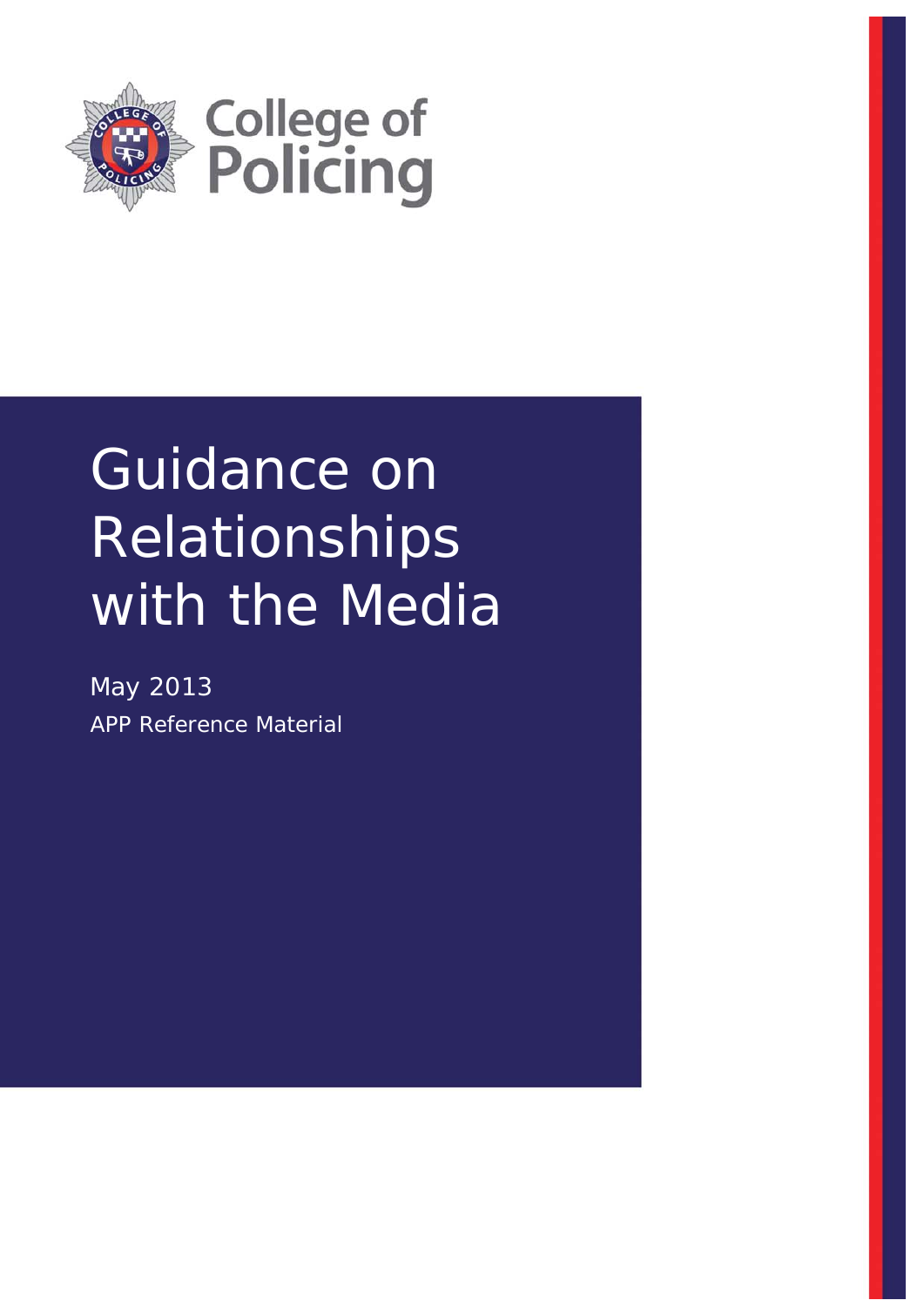# **Contents**

| 3 Engaging with the media5 |
|----------------------------|
|                            |
|                            |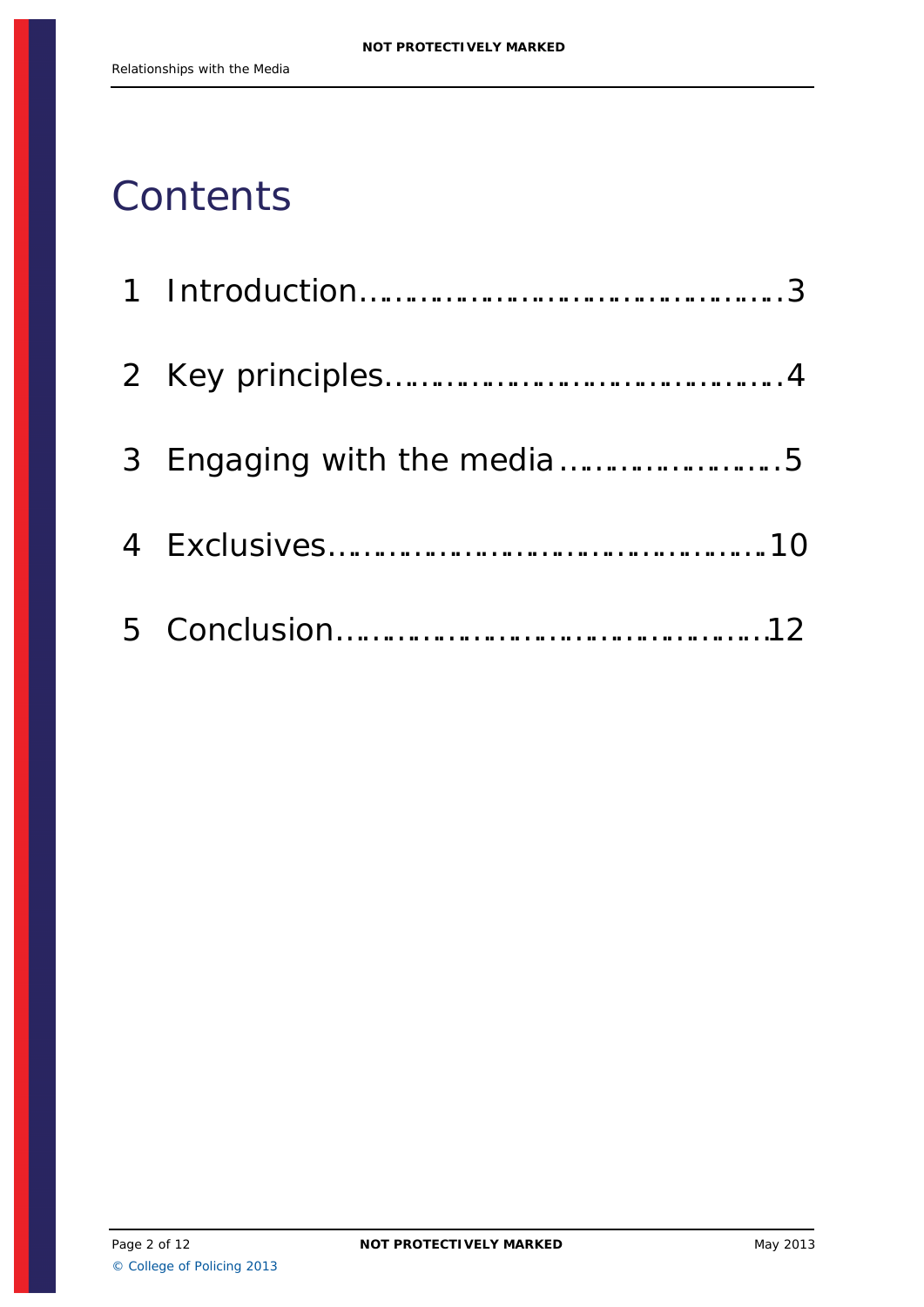### <span id="page-2-0"></span>1 Introduction

- 1.1 This document provides police officers and staff with guidance on managing the relationship between the police service and the media.
- 1.2 This guidance should be considered by forces alongside their own media and communications policies. It has been produced to ensure greater consistency between forces and in response to the Leveson Inquiry findings.
- 1.3 It remains the responsibility of individual forces to ensure that their interactions and relationships with all media representatives are professional, transparent and capable of withstanding scrutiny.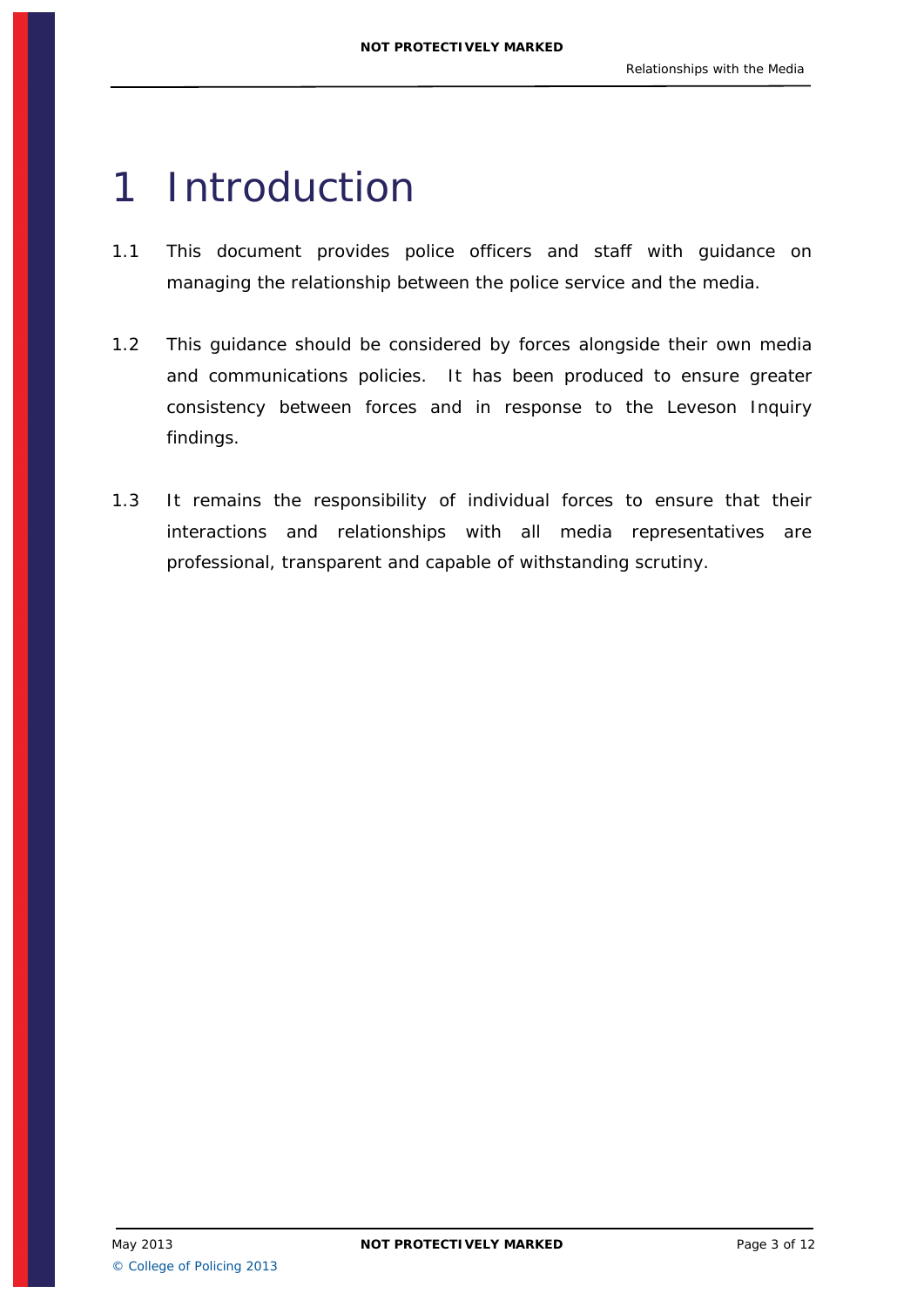# <span id="page-3-0"></span>2 Key principles

- 2.1 Legitimacy is an essential aspect of the British policing model, based on consent. The press and other forms of media play an important part in assuring police legitimacy and protecting the public interest.
- 2.2 Police interaction with the media should be guided by a legitimate policing purpose, which is one related to the core values and standards of policing, set out in the Statement of Mission and Values.
- 2.3 The relationship between police and media should be undertaken in a manner which lives up to the highest standards of impartiality and integrity.
- 2.4 The police service has a duty to safeguard the confidentiality and integrity of information, which must be balanced against the duty to be open and transparent wherever possible.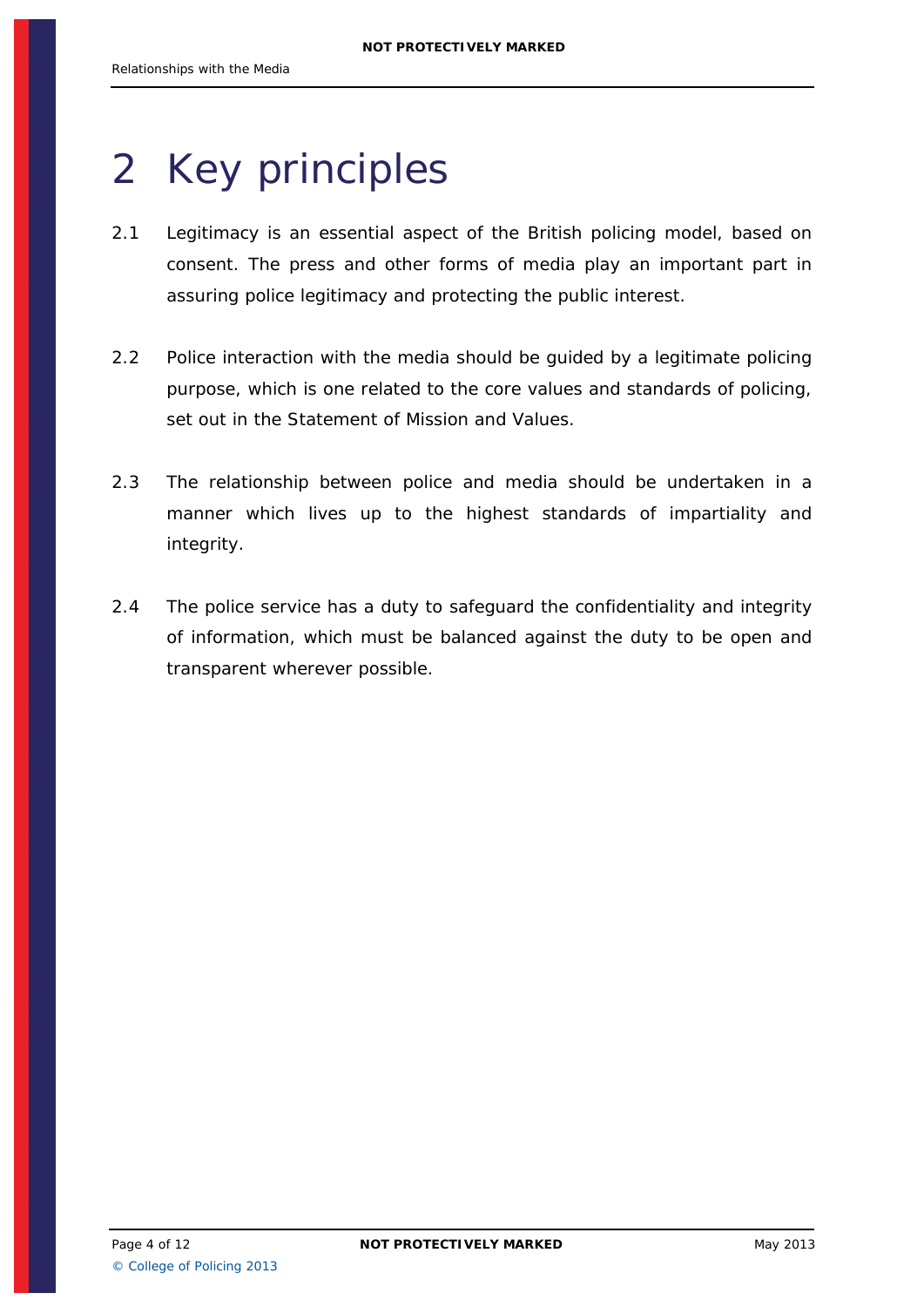# <span id="page-4-0"></span>3 Engaging with the media

3.1 The media has a significant role in holding policing to account and informing the public about the work of the police service. There is an obligation on the police service to engage with the media, both to communicate what the police are trying to do strategically and, at an operational level, to engage the public in fighting crime. Examples include making appeals for information and for the identification of suspects and witnesses.

#### 3.2 Who should speak?

3.2.1 Officers and staff are encouraged to speak to the media about matters for which they are responsible, in accordance with their organisation's procedures and guidance. They should be open, honest and approachable.

As a simple rule, police officers and staff should ask: 'am I the person responsible for communicating about this issue and is there a policing purpose for doing so?' If the answer to both parts of this question is 'yes', they should go ahead.

#### 3.3 Role of the press office

3.3.1 A press office is there to offer professional advice and support. As well as being a specialist resource to engage, inform and meet the considerable demand for information from modern media, it has a specialist role to play in a police operation or investigation, where an effective communications strategy is a critical aspect of success.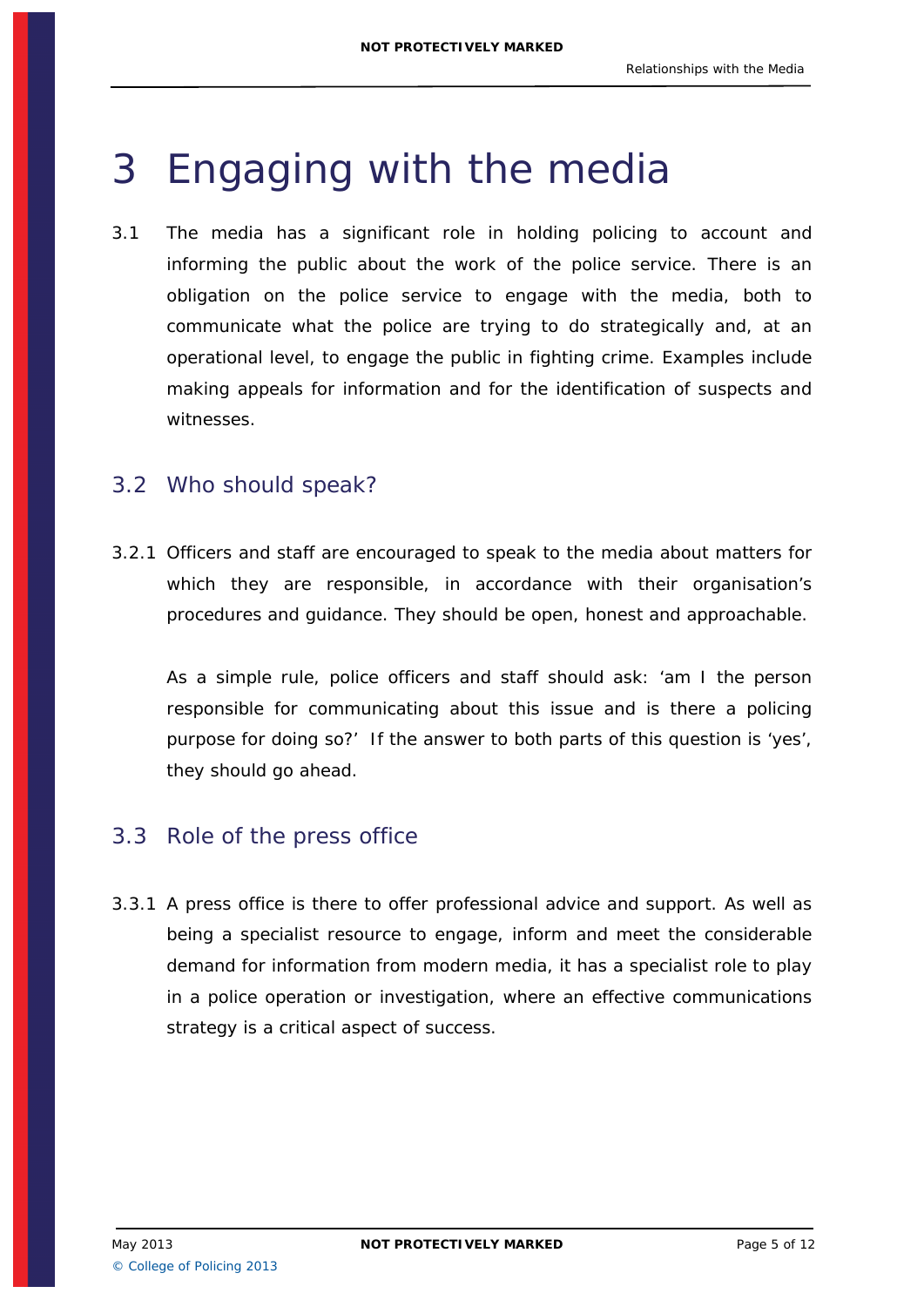#### 3.4 Meeting with and talking to journalists

- 3.4.1 Police officers and staff should be fair, accurate, relevant and timely in providing information. The basis of a conversation should be clearly established between both parties before information is exchanged.
- 3.4.2 Journalists and their sources may use 'speaking terms' to establish the basis for a briefing or conversation. Definitions vary, but the police service will generally use the following terms:
	- **On the record** means all that is said can be reported, quoted and attributed. Where possible, all conversations should be on this basis and it should always be assumed that a conversation is on the record unless expressly agreed otherwise in advance.
	- **Non-reportable briefing** this phrase covers a background briefing which is not to be reported. It can be used to provide further context around an 'on the record' statement.
	- **Embargoed briefing**  means content of the briefing can be reported, but not until a specific event or time.
- 3.4.3 It is important to be aware that there are a range of terms for describing the use to which briefings and comments can be put. Speaking terms are sometimes misunderstood or used interchangeably. For this reason it is always important to make sure both parties share the same understanding before exchanging information and to make a record of this.
- 3.4.4 The ability to converse informally and frankly on an unattributable basis where appropriate is generally uncontroversial. For example, the Chatham House Rule is used by a range of organisations to allow speaker anonymity, encourage openness and information sharing.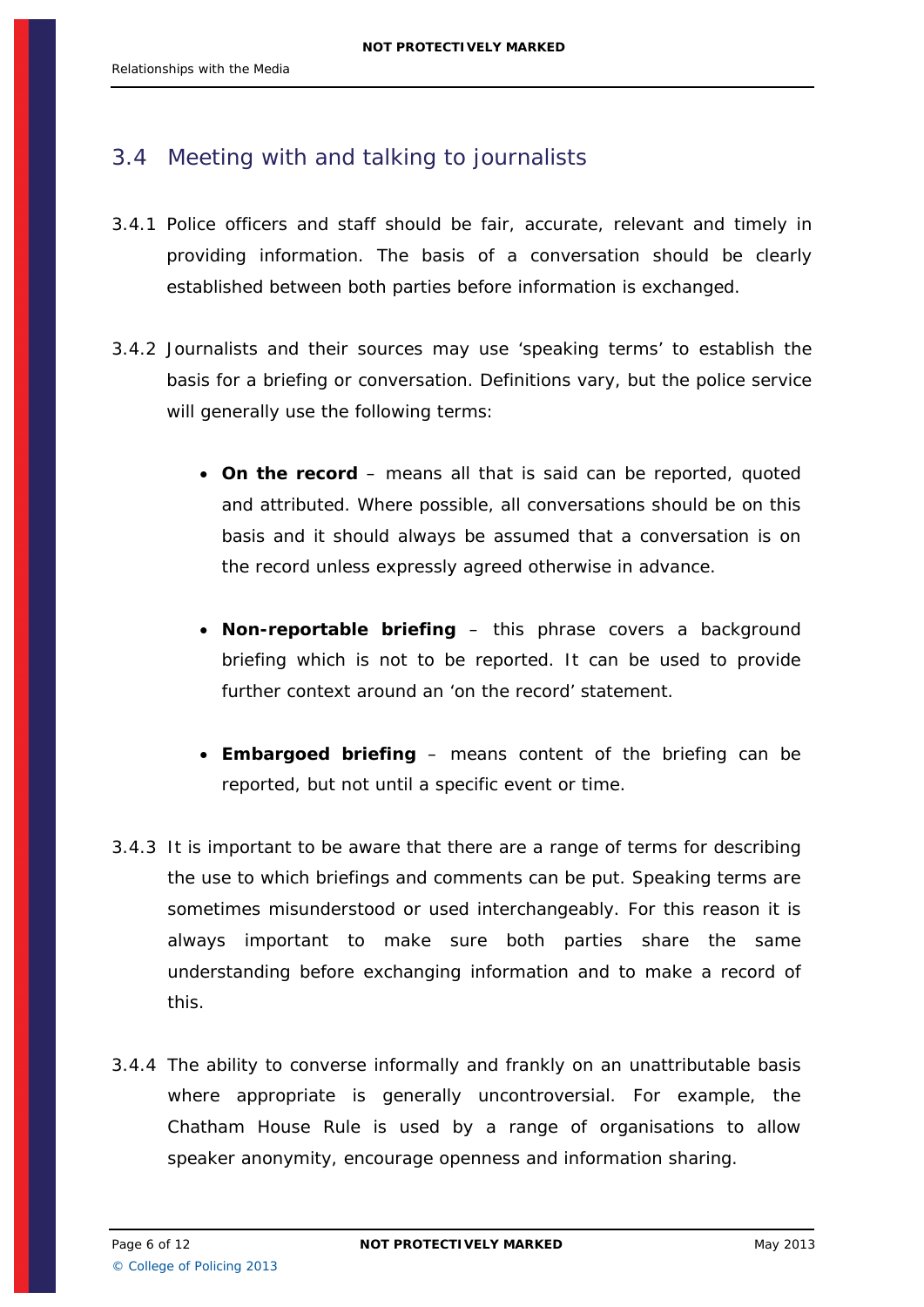There will be occasions when it may be appropriate for police officers or staff to speak on these terms to clarify or illustrate a point, for example, to guide media away from an inaccurate story. Any such occasions should be authorised and recorded. The principle that police officers and staff should speak on matters for which they are responsible and where there is a policing purpose for doing so should apply.

- 3.4.5 In circumstances where policy or organisational matters may be on the agenda for discussion, it is good practice for a press officer also to be present.
- 3.4.6 If the matter being spoken about goes beyond force level and concerns national policing, advice can be obtained from the College of Policing press office (on national standards, policy, guidance) or the ACPO press office (if an operational issue). Contact can be facilitated through a force press office.
- 3.4.7 Where an officer or member of staff meets with a journalist, takes part in an interview or provides information verbally or in writing about a matter for which they are responsible, a note of the meeting or disclosure should be recorded in a diary or pocket book.
- 3.4.8 Chief officers should record all contact with the media where policing matters are discussed. A record of contact should be made to the effect that communication has taken place and the subject matter of that communication. Informal or chance meetings where work-related issues are not discussed need not be recorded.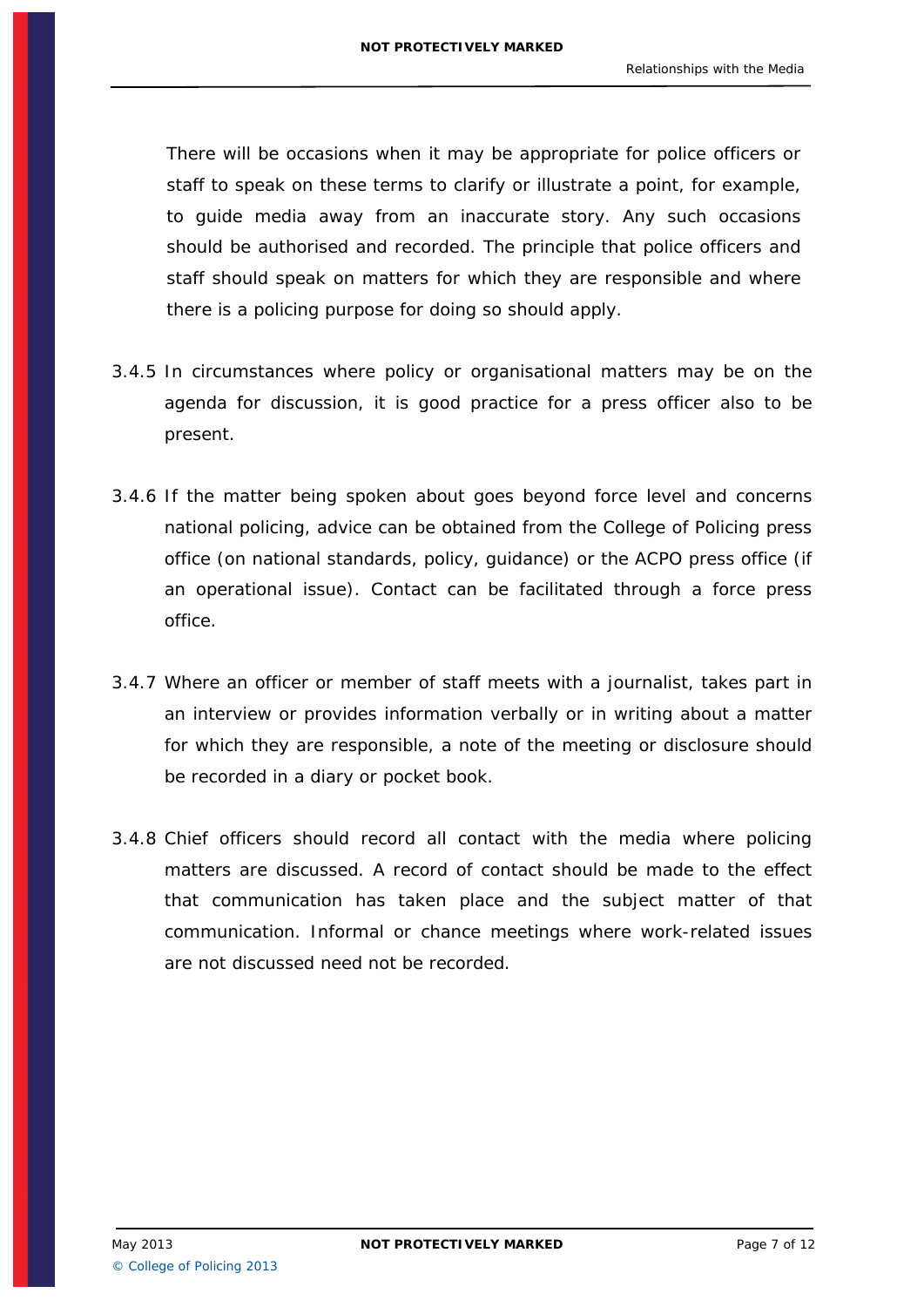#### 3.5 Personal information

- 3.5.1 There is nothing to prevent police forces from naming an arrested person where there is a policing purpose for doing so. The media will often identify and name an arrested person without assistance from the police. Individuals themselves have the right to inform others of their arrest.
- 3.5.2 Police forces must balance an individual's right to respect for a private and family life, the rights of publishers to freedom of expression and the rights of defendants to a fair trial. Decisions must be made on a case-bycase basis but, save in clearly identified circumstances, or where legal restrictions apply, the names or identifying details of those who are arrested or suspected of a crime should not be released by police forces to the press or the public. Such circumstances include a threat to life, the prevention or detection of crime or a matter of public interest and confidence. This approach aims to support consistency and avoid undesirable variance which can confuse press and public.
- 3.5.3 A decision to release the name of an arrested person should be made at a chief officer level and a record made of the reason for releasing the information. Forces may provide non-identifiable information such as the age, gender, offence and a general location of arrest.
- 3.5.4 Personal information about witnesses or victims should not be disclosed without assurance that there are no legal restrictions which apply and should be done in agreement with witnesses or victims. Where no agreement can be reached, there must be a public interest reason for releasing that information.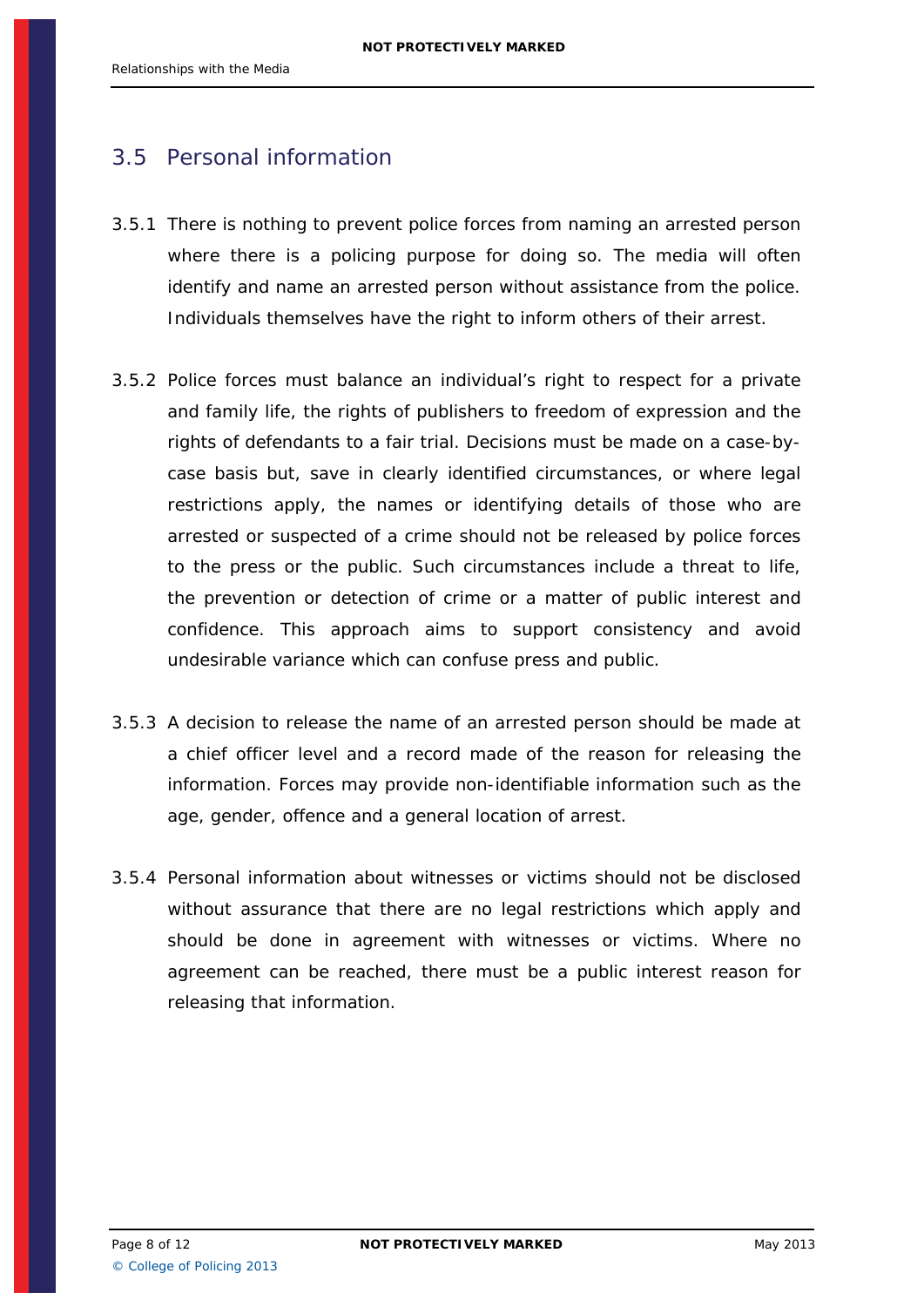3.5.5 At the point of charge, the release of information can include the name, address, occupation and charge details for an adult and should be released where no legal restrictions apply. The Crown Prosecution Service has advised that if there are circumstances where an individual is not named at point of charge, that decision should be taken in conjunction with them.

#### 3.6 Notifiable associations

3.6.1 If you have a relationship with a specific journalist on a personal basis outside of your role as a police officer or member of police staff (such as a relative or close friend), details should be logged within your force in accordance with local policy and procedure.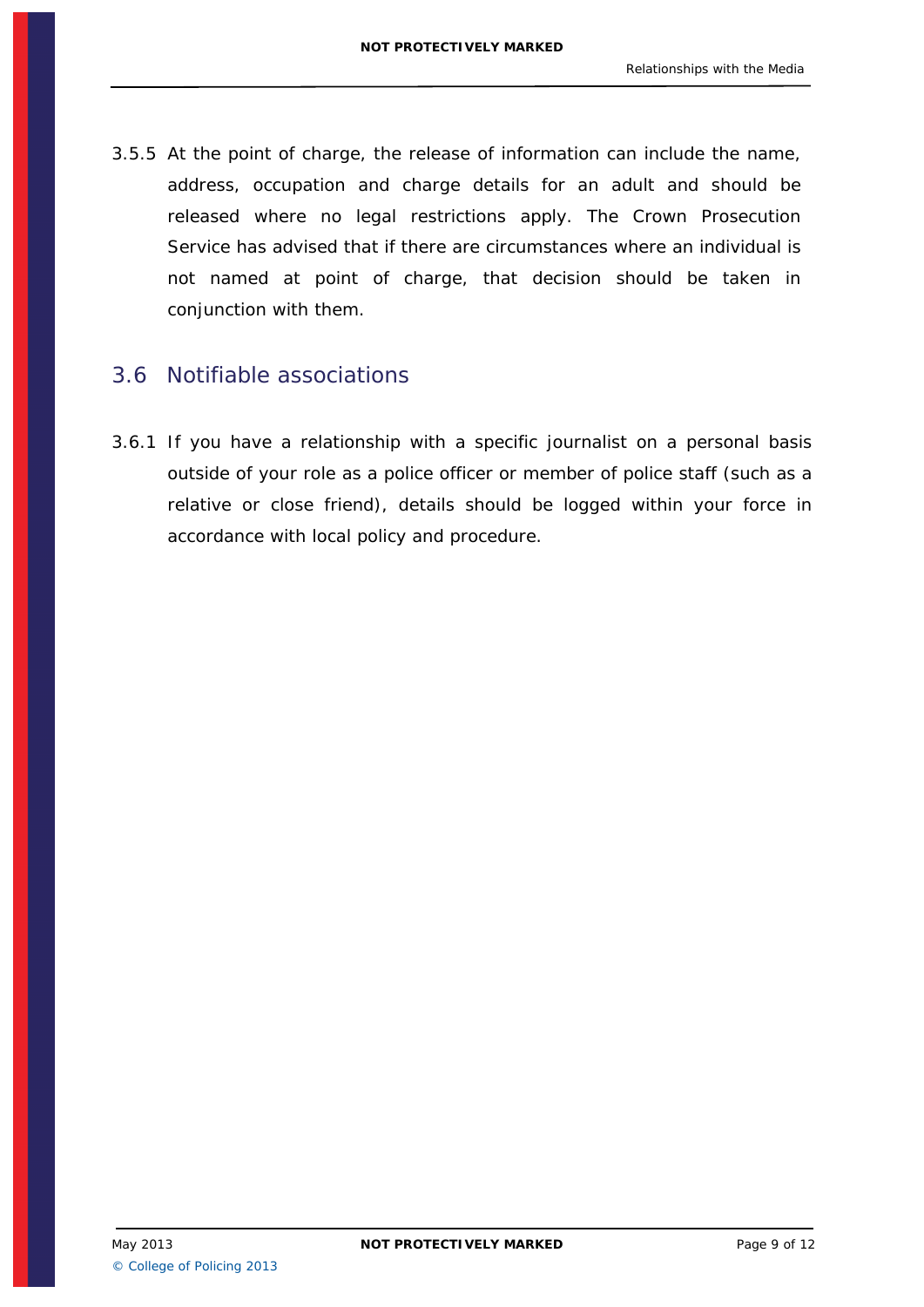## <span id="page-9-0"></span>4 Exclusives

- 4.1 Media organisations should be treated in a fair and equal manner. This means that once in the public domain, information released by the police should be available to all. Where a media organisation generates an 'exclusive', their right to share information in confidence with the police should be respected. It may be appropriate for the police to work with a particular media organisation on an issue (such as with a local paper campaigning against a local crime issue), but the same opportunities should also be available to other media organisations.
- 4.2 On some occasions it may be necessary to delay the release of information to the media to ensure that resources are in place to respond to public feedback. For example, an appeal for witnesses or information, where officers need to be immediately available to respond to arrest named suspects.
- 4.3 It may be beneficial to take the press on operations. If this is done, it should be in a manner which avoids favouritism and forces should consider whether:
	- the project addresses matters which are in the public interest
	- it is likely to inform or reassure the public
	- it will help prevent or detect crime.

There are further risks to consider. The following questions should be answered prior to agreeing to take the press on operations. Could the venture:

- interfere with an individual's right to a fair trial and privacy?
- cause unnecessary distress or harassment to those being investigated, their family or innocent members of the community?
- jeopardise future police operations or reveal covert police tactics?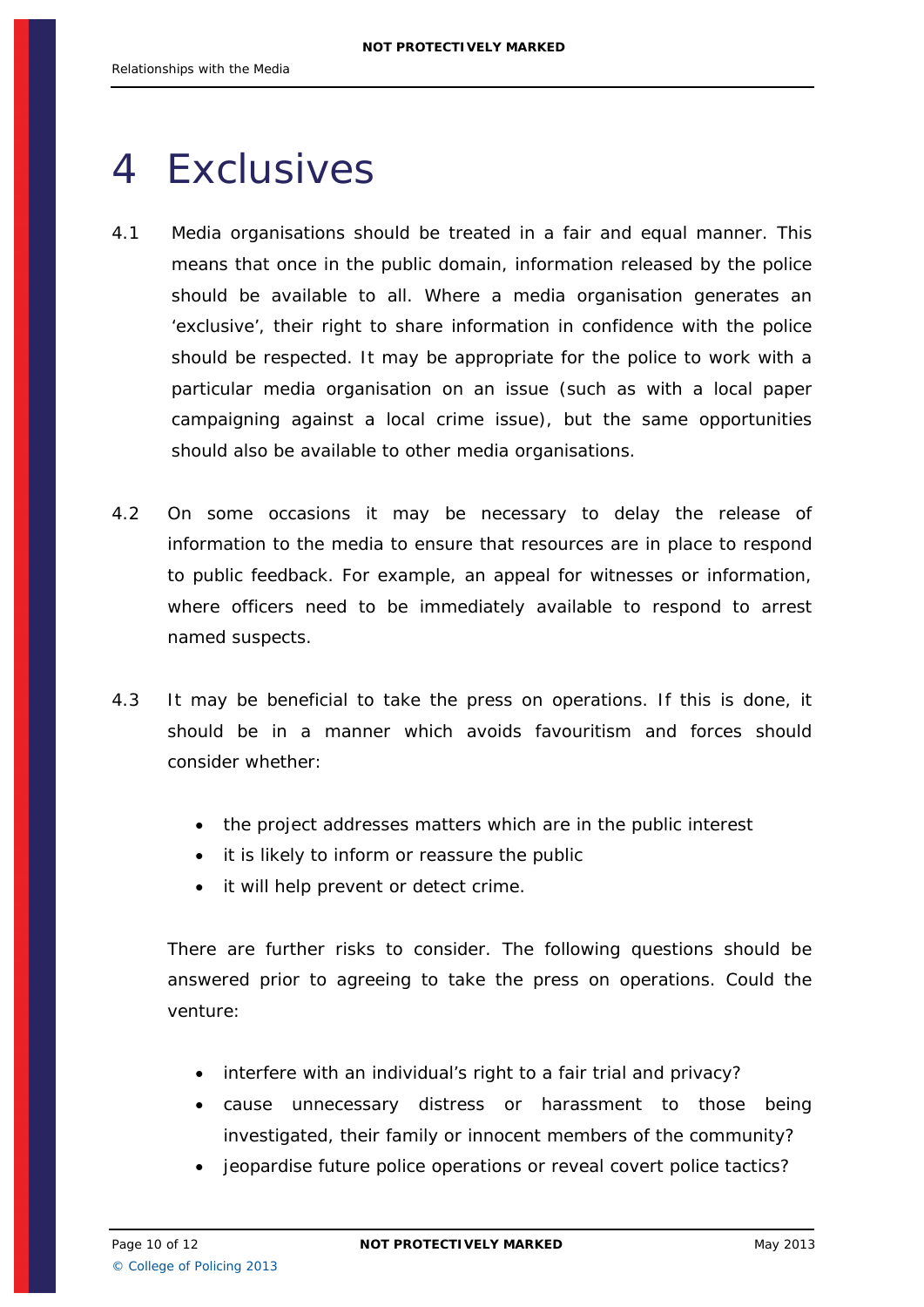If the operation results in an arrest, reference should be made to paragraphs 3.5.1 to 3.5.3.

4.4 It should be remembered that media access to private premises is at the discretion of the owner, legitimate occupier or some other person who can legally authorise access. Media access to private premises is something for the media to negotiate, not the police.